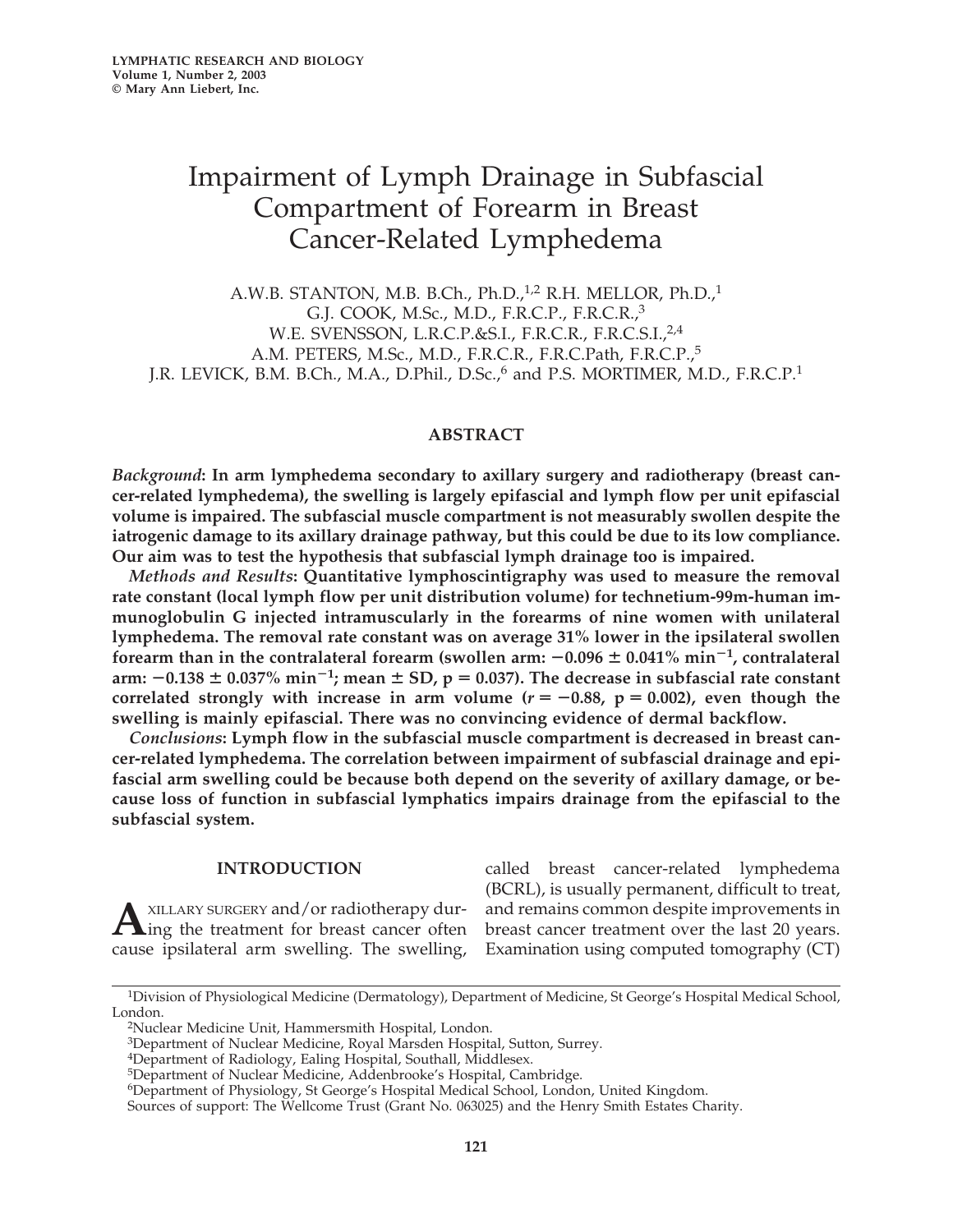or magnetic resonance imaging (MRI) shows that the swelling in BCRL is predominantly confined to the skin and subcutis (the epifascial compartment), with minimal changes in the subfascial skeletal muscle compartment.<sup>1–3</sup> This is consistent with the clinical impression that muscle power remains intact in BCRL arms in the absence of brachial plexopathy.

It is widely assumed that the axillary dissection and radiotherapy reduce the lymph flow from the entire arm, as if a stopcock draining a reservoir were partly closed. Lymph flow in a human limb cannot be measured directly, but obstruction of the lymph drainage pathway has been inferred from X-ray lymphangiographic findings of dilated lymph vessels, delayed removal of contrast medium from the arm, failure of medium to cross the axillary scar, and development of collateral drainage routes.<sup>4–7</sup>

The view that the characteristics of the lymphedematous limb are adequately explained by the 'axillary stopcock' concept has been challenged.<sup>8</sup> One reason for doing so is that the distribution of swelling along the arm is not uniform. Some regions, such as the proximal forearm and distal upper arm, are consistently affected and others, such as the hand, are sometimes spared, indicating nonuniformity of pathophysiological disturbance. Moreover, when the hand is spared, its local lymph drainage (assessed by quantitative lymphoscintigraphy) is unimpaired, even though epifascial lymph drainage in the forearm is impaired and both the hand and the forearm drain to the same ax $i$ lla.<sup>8</sup> This led us to propose a concept of regional lymphatic dysfunction in the arm, as follows: (i) The actively contractile lymphatic collectors of the arm have to work against increased resistance following the axillary damage; (ii) Chronic work overload leads eventually to failure (reduced contractility) of some of the vessels, as in hypertensive cardiac failure; (iii) The distribution of swelling depends on the site of contractile failure, the constitutionally weakest vessels failing first (by inference, those in the proximal forearm/distal upper arm region).

To date, lymphoscintigraphic studies of forearm lymph drainage have examined the epifascial compartment, where the swelling predominates. In this layer the removal rate constant for radiotracer was reduced by an average of 25%<sup>8</sup> but the reduction did not correlate well with the degree of swelling. Compromise of subfascial drainage would also be predicted on anatomical ground, because lateral and central lymph nodes in the axilla receive lymph from both the epifascial and subfascial compartments. $9,10$  The principal aims of the study were to test this prediction by performing quantitative lymphoscintigraphy, and to determine whether swelling correlates significantly with reduced subfascial drainage.

The demonstration of subfascial impairment would raise the possibility that epifascial swelling involves an overflow phenomenon or impaired superficial-to-deep drainage, since there are connections between the epifascial and subfascial lymphatic systems in the arm and leg.7,9,10,11

## **MATERIALS AND METHODS**

## *Subjects*

Thirteen women aged  $54.7 \pm 6.4$  years (mean  $\pm$  standard deviation, SD) were recruited from the Lymphedema Clinic at the Royal Marsden Hospital, Surrey. All had been treated for unilateral breast cancer and had subsequently developed swelling of the ipsilateral arm. Details of the breast cancer treatment and the BCRL are given in Table 1. All patients were right-handed. None had brachial plexopathy and none had a history of recurrence of breast cancer, cardiovascular disease, or other serious illness. Venous ultrasound was carried out routinely as part of their general care to rule out venous obstruction. All patients normally wore a compression sleeve in the daytime but on the day of the study this was not worn.

The study was approved by the Ethics Committees of St George's Hospital, Hammersmith Hospital, and the Royal Marsden Hospital, and by the Administration of Radioactive Substances Advisory Committee of the United Kingdom (ARSAC). The study was performed in accordance with the Declaration of Helsinki and all patients gave informed, written consent.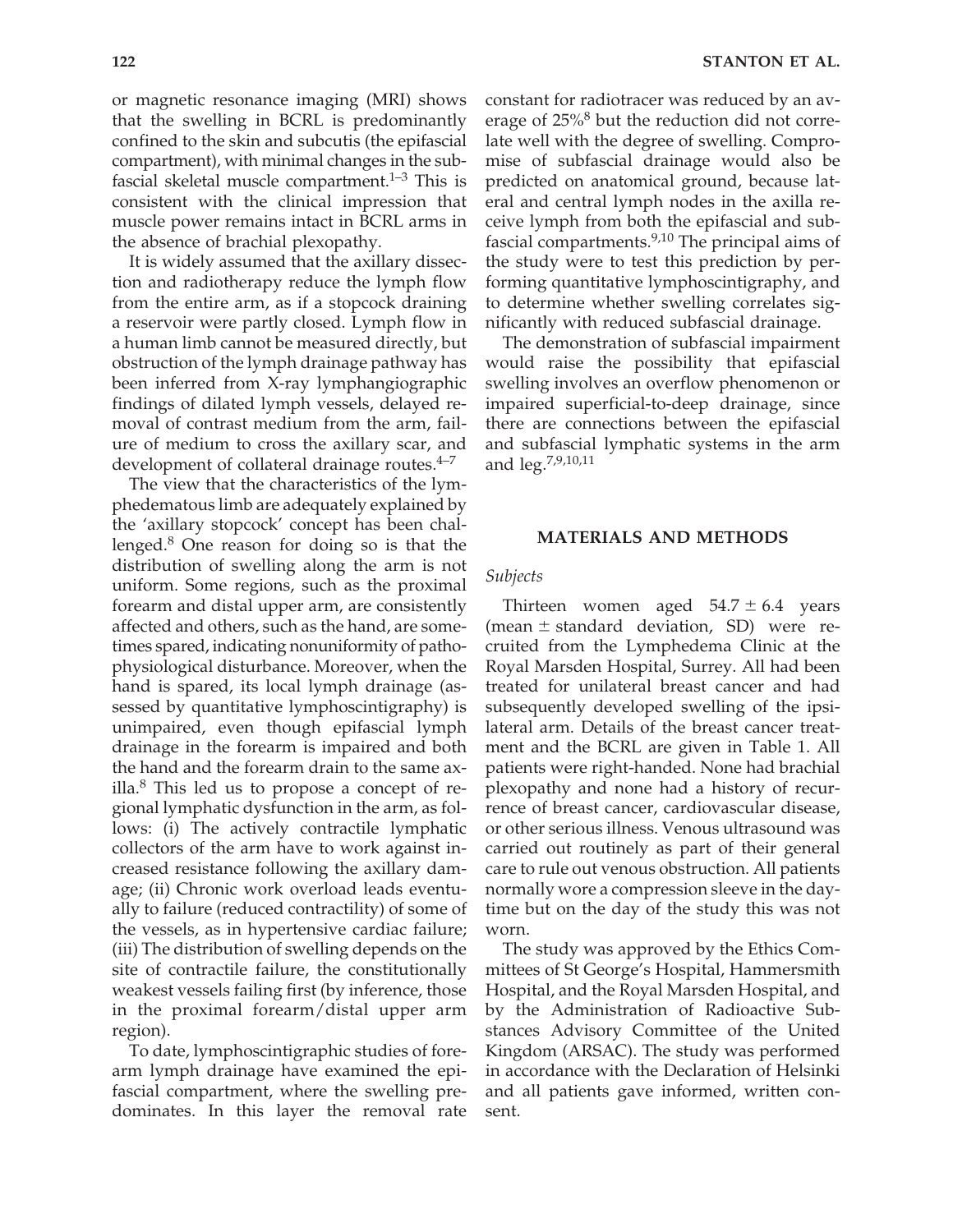| Patient<br>no. | Age<br>(yr) | <b>Breast</b><br>surgery* | Axillary<br>surgery | Radiotherapy | Chemotherapy | Tamoxifen      | <b>BCRL</b>               |                  |              |
|----------------|-------------|---------------------------|---------------------|--------------|--------------|----------------|---------------------------|------------------|--------------|
|                |             |                           |                     |              |              |                | $Onset^{\dagger}$<br>(yr) | Duration<br>(yr) | Side         |
| 1.             | 51          | <b>SM</b>                 | Yes                 | Yes          | Yes          | Yes            | 0.1                       | 0.7              | R            |
| 2.             | 68          | RM                        | Yes                 | No           | No           | No             | $\Omega$                  | 26               | R            |
| 3.             | 51          | <b>SM</b>                 | Yes                 | Yes          | No           | Yes            | 6                         | 6                |              |
| 4.             | 50          | <b>WLE</b>                | Yes                 | Yes          | No           | Yes            | 10                        |                  | R            |
| 5.             | 51          | <b>SM</b>                 | Yes                 | Yes          | Yes          | Yes            |                           | 5                |              |
| 6.             | 57          | <b>SM</b>                 | Yes                 | Yes          | No           | Yes            | 0.1                       | 4                |              |
| 7.             | 52          | <b>WLE</b>                | Yes                 | Yes          | Yes          | Yes            | 3                         | $\mathcal{L}$    | $\mathbb{R}$ |
| 8.             | 50          | <b>WLE</b>                | Yes                 | Yes          | Yes          | N <sub>o</sub> |                           | 2.8              |              |
| 9.             | 62          | <b>WLE</b>                | Yes                 | No           | No           | No             | 0.1                       | 4                |              |

TABLE 1. DETAILS OF PATIENTS WITH BREAST CANCER-RELATED LYMPHEDEMA (BCRL)

 $*SM$  = simple mastectomy,  $RM$  = radical mastectomy, WLE = wide local excision.  $\dagger$ Time between completion of breast cancer treatment and onset of swelling.

#### *Measurement of arm and hand circumferences*

Using a tape measure, the circumferences of each arm were measured serially at 4-cm intervals from the styloid process of the ulna to the anterior axillary fold.<sup>12</sup> Volume was calculated using a formula for a truncated cone. The circumference of the forearm at the level of the injection site was also measured. Hand size was determined from a single circumference measurement at its widest point across the metacarpal heads.

#### *Protocol*

The protocol was essentially as described previously<sup>8</sup> and is given briefly here. Patients acclimatized to their surroundings for at least 45 min and then sat with both arms at heart level on a table with palms facing up and a gamma camera positioned above for anterior viewing. A 1-mL syringe and a 23-gauge needle were used to inject 0.2 mL of technetium-99m-labeled polyclonal human immunoglobulin G (99mTc-HIG; DRN 4369 TechneScan® HIG,  $>$ 90% IgG, molecular weight  $\sim$ 150 kDa, labeling:  $\geq$ 97% immediately after labeling,  $\geq$ 95% 4 h after labeling; Tyco Healthcare U.K. Ltd, Gosport, Hampshire, U.K.), dissolved in saline, intramuscularly in each forearm. HIG is a more physiological substance than traditional colloids for the quantification of local lymphatic function, being a normal plasma protein that is normally cleared through the lymphatic system. In order to obtain consistent activity of  $\sim$ 35 MBq in 0.2 mL, the amount of HIG administered varied slightly between individuals  $(67 \text{ to } 80 \text{ }\mu\text{g})$ , but was identical for the swollen and contralateral arms for each patient.

To facilitate the injection and ensure that the depot was injected intramuscularly, the muscle, subcutis, and skin of the proximal, anterolateral forearm were pinched up between the thumb and forefinger of the operator. The needle was then inserted perpendicularly to the surface to a depth of 3 cm in the swollen arm (slightly less in the contralateral arm because of the thinner subcutis). The injection site was  $17.3 \pm 1.2$  cm (SD; range 16.3 to 19.0 cm) proximal to the ulnar styloid process and the depot lay in the brachioradialis/extensor carpi radialis/supinator muscle group. The site was not massaged and no exercise was performed. The camera was positioned 2 cm above the proximal anterior forearm for imaging. To image the upper arms and axillae the patient sat with her chest against the vertically-oriented camera (anterior view), and then with her back against the camera (posterior view). Skin temperature  $(T_{sk})$  and ambient temperature were recorded (YSI Telethermometer, Henleys Medical, Welwyn Garden City, Hertfordshire, U.K.).

## *Imaging*

Imaging was performed with an Integrated Siemens Nuclear Medicine System with a Diacam large-field-of-view gamma camera, lowenergy high resolution collimator, and Icon computer. Image resolution was  $256 \times 256$  pixels, one pixel representing  $0.238 \times 0.238$  cm. The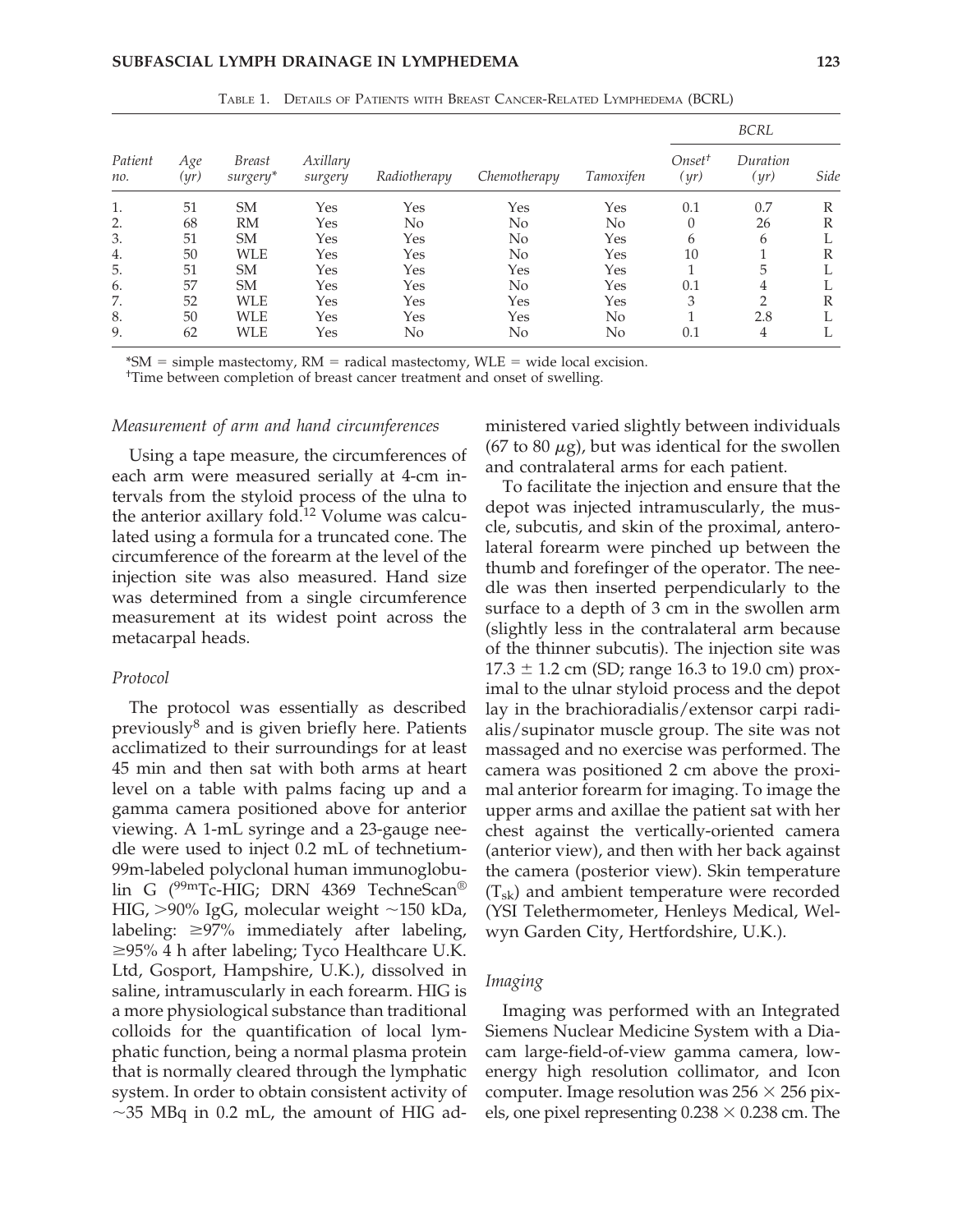ipsilateral swollen forearm and the contralateral forearm were imaged for 30 min immediately following injection (dynamic imaging). This was followed by 1-min static acquisitions every 30 to 60 min over approximately 5 h. In six patients, the upper arms, axillary regions, and torso were imaged anteriorly and posteriorly at three time-points (mean times for anterior views: 73 min, 160 min, and 259 min postinjection, 3-min acquisitions). In three patients, imaging of the upper arms, axillary regions, and torso was performed once, anteriorly, at the third time-point only. Outlines of upper arm segments were imaged by tracing the edges with a  $57C$ o pencil. The upper arm was taken to be region between the antecubital crease and the anterior axillary fold (the axillary region *per se* was excluded).

## *Calculation of counts and removal rate constants*

Counts from the injection site were determined within a rectangular region of interest comprising 1500 pixels (85 cm2). Counts from the entire upper arm were determined from within the outline of the segment and the limits given above. Correction for decay was made according to the formula  $N = N_0e^{-\lambda t}$  (N = corrected count,  $N_0$  = uncorrected count,  $\lambda$  = 0.001925 min<sup>-1</sup> [decay constant for  $\frac{99 \text{m}}{1 \text{c}}$ ], t = number of minutes elapsed since injection). Background counts were subtracted. Counts were divided by the count obtained immediately following injection to give the fractional count remaining at the depot, and the natural logarithm of this was plotted against time ( $log_e$ linear plot). The slope of the linear regression line, fitted to points following the phase of absent or slow removal of tracer, if present (see *Removal of HIG* in Results), gave the removal rate constant, k, for  $\frac{99m}{Tc}$ -HIG at each site (expressed as  $\%$  min<sup>-1</sup>). Activity in the entire upper arm was expressed as an unlogged fraction of the initial injection site count.

## *Estimation of volume of distribution*

The removal rate constant depends on lymph flow per unit volume of distribution  $(V_D)$  of the injected tracer.8,13 Semiquantitative assessment of  $V_D$  and the local spread of tracer over 5 h was obtained from the transverse and longitudinal profiles of activity across each depot. These were determined between pairs of horizontal and vertical cursors positioned on either side of the depot image on the computer screen. The profiles took the form of bell-shaped curves. The width, or diameter, of each curve was measured in pixels (converted to cm) between limits corresponding to 10% of the peak activity for that curve.

## *Statistical analysis*

Results are presented as the mean  $\pm$  SD or (in the figures) mean  $\pm$  standard error of the mean (SEM). Linear regression analysis by the method of least squares fitting was used to determine k, and Student's paired *t* test was used to compare k in the ipsilateral and contralateral arms. Comparison of depot sizes and upper arm counts was performed by ANOVA with the Newman–Keuls multiple comparison posttest. The correlation coefficient, *r*, was determined for the ratio of k and the ratio of arm volume. For correlations with diffuse activity, Spearman's rank correlation (*rs*) was used. Differences were considered significant if  $p < 0.05$ .

## **RESULTS**

## *Arm circumference, volume, and temperature*

The distribution of the swelling along the long axis of the arm and the axial position of the injection are shown in Figure 1. The circumference at the injection site was  $25.6 \pm 2.7$ cm for the contralateral arm and  $29.9 \pm 4.9$  cm for the ipsilateral swollen arm, an increase of  $17 \pm 12\%$  in the swollen arm ( $p = 0.003$ , paired *t* test). Contralateral arm volume, from wrist to anterior axillary fold, was 2300  $\pm$  355 mL, and swollen arm volume was 2982  $\pm$  584 mL, an increase of 34  $\pm$  28% (range 5 to 87%) (p = 0.005). Forearm  $T_{sk}$  was  $31.1 \pm 1.7$ °C (contralateral) and  $30.8 \pm 1.2$ °C (swollen) (p = 0.3). Ambient temperature was  $23.2 \pm 0.7$ °C.

## *Appearance of images*

*Depot and Forearm.* Depot images in either arm were often elliptical, with the long axis aligned approximately with the long axis of the arm and parallel to the orientation of muscle fi-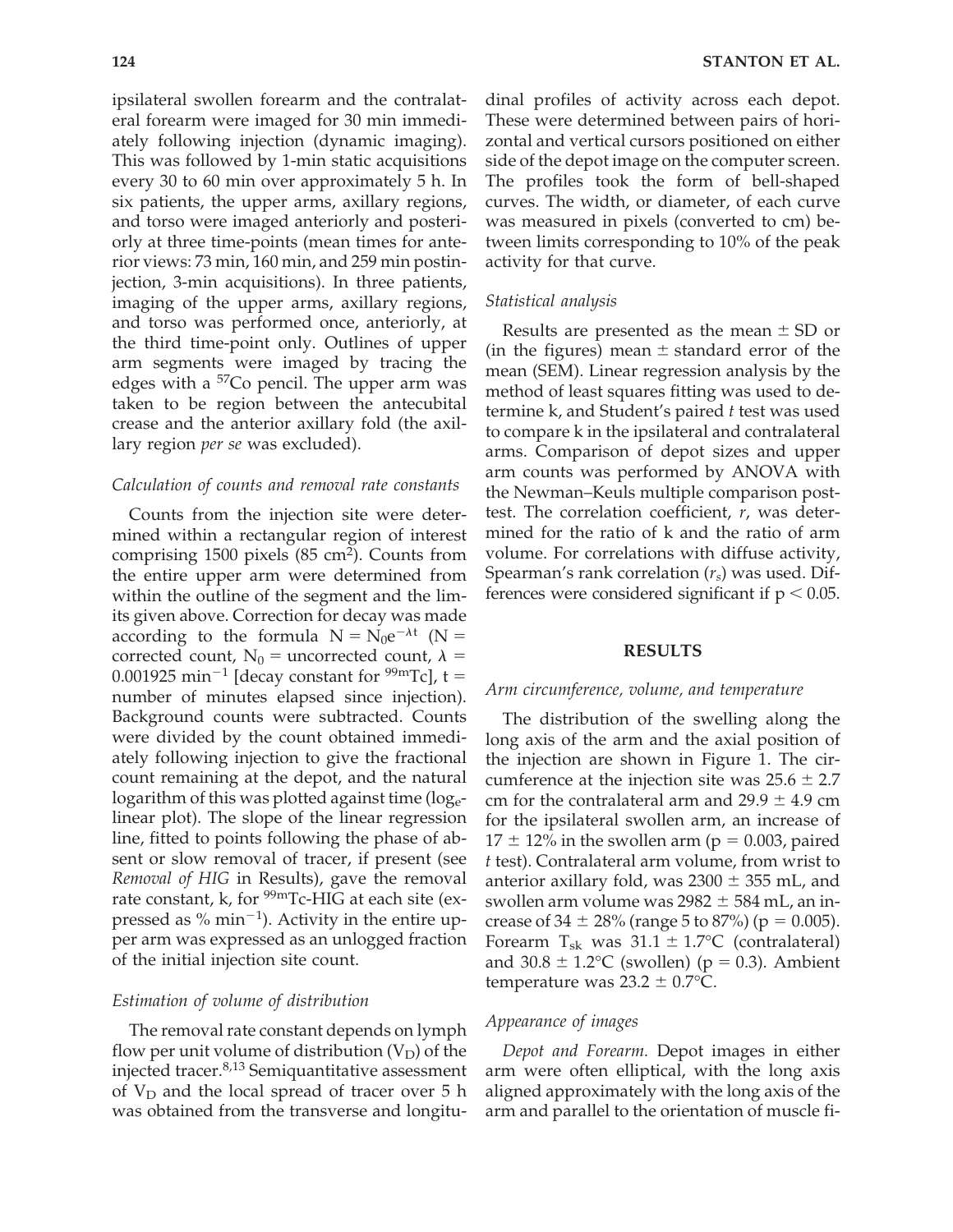

**FIG. 1.** Distribution of arm swelling in women with breast cancer-related lymphedema. Mean ( $\pm$  SEM) circumferences of the hand (at the metacarpal heads) and arm (at 4-cm intervals from the ulnar styloid process to just below the anterior axillary fold) on the ipsilateral and contralateral sides ( $n = 9$ ). The mean axial position of the intramuscular injection is indicated.

bres (Fig. 2). Ellipticity, indicating local spread, became more pronounced with time and was more pronounced in contralateral than in swollen arms. An objective comparison of transverse and longitudinal profiles is given below in *Assessment of V<sub>D</sub>*.

A slight focal concentration of activity distal to the depot was observed in one swollen forearm (patient 8; Fig. 2) but with this possible exception there was no convincing evidence of dermal backflow. Dermal backflow indicates rerouting of lymph towards the skin and is indicated by diffuse activity in the swollen arm, often dense and extensive, and concentrated at the edge of the image. It is observed following subcutaneous injections in the hand. $8$  Light and



**FIG. 2.** Images of 99mTc-HIG depots in the subfascial compartment of the proximal forearm in a woman with leftsided swelling (elbows at top of image, hands at bottom). The depots are elliptical, especially in the contralateral arm. In the swollen forearm, but scarcely in the contralateral forearm, diffuse activity extends almost to the wrist from 60 min onwards. The scale bar (lower right) represents 10 cm.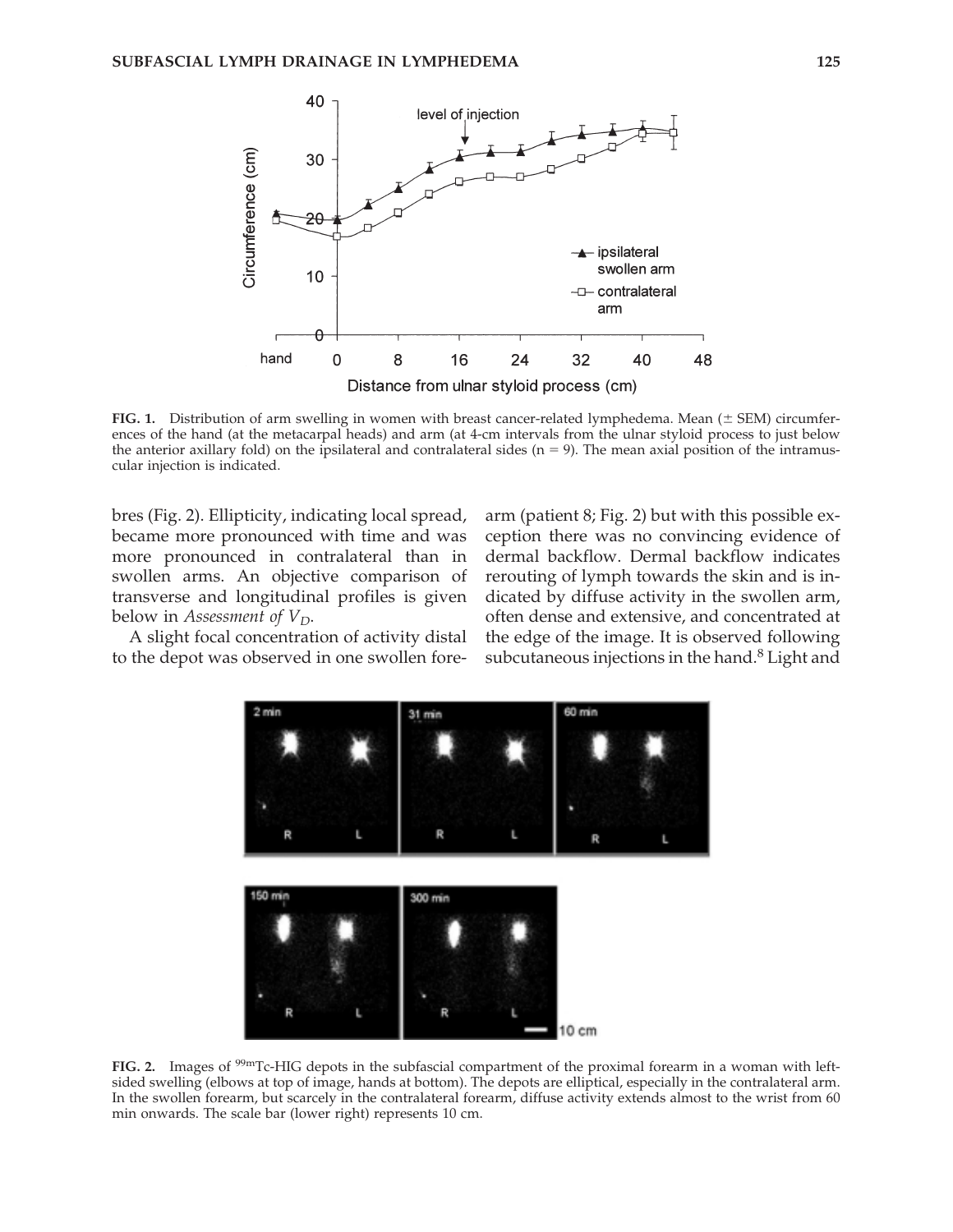even diffuse activity, encompassing the depot, was imaged in part or most of the swollen forearm in most patients (Fig. 2), with no concentration of activity at the edge of the image. Images from swollen forearms were ranked for diffuse activity by an independent observer, the patient with most activity being ranked first and patient with least activity last. The ranking (patient identification number as per Table 1) was patient  $8 > 1 > 4 > 6 > 3 > 7 = 9 > 5$  $(faint) > 2$  (faint). There was a statistically significant inverse correlation between the ranked order of diffuse activity and the duration of the arm swelling, i.e., the more recent the onset of swelling, the more pronounced the diffuse activity ( $r_s = -0.69$ ,  $p = 0.043$ , Spearman's correlation). There were no correlations between the ranked order of activity and the decrease in k or the increase in arm volume. Diffuse activity was imaged faintly in five contralateral forearms (unranked patients 4, 5, 7, 8, 9).

*Nodes.* On the contralateral side, lymph nodes were imaged in the axilla in all patients (one to six foci of activity). Nodes, appearing as one or two foci of activity, were also imaged in the contralateral upper arm (below the axillary region) in three patients (1, 2 and 8; Table 1). On the ipsilateral swollen side, nodes were imaged in the axillary region in one patient only (5), and then indistinctly. The same patient also had foci in the upper arm, representing three small nodes (Fig. 3). The upper arm nodes were in the middle and distal thirds of the limb segment.

*Major Lymph Vessels.* Faint tracks or lines of activity, possibly representing lymph vessels, were imaged in four contralateral upper arms and one swollen upper arm. Deep lymph vessels are reported to follow the main neurovascular bundles and are associated with a few lymph nodes.<sup>10</sup> The poor resolution and failure to image in all patients indicates that subfascial injection of radiotracer is unsuited for imaging lymphatics.

*Activity Elsewhere.* Activity in the cardiac region (Fig. 3), indicating that radioactivity has entered the blood pool, was evident at the second upper arm/torso acquisition (160 min



**FIG. 3.** Upper arms, axillae, and torso of a patient with swelling affecting the left arm. The depot images are just visible in the elbow region at the bottom of the figure. Axillary lymph nodes are clearly visible on the contralateral side and faintly on the swollen side (in the other eight patients no axillary nodes were visible at all on the side of the cancer treatment). In the upper arm on the contralateral side a single focus of activity is visible medially just above the depot, probably representing a node. On the swollen side at least three such foci of activity are visible in the upper arm. Cardiac blood pool activity is evident. The scale bar represents 10 cm.

postinjection) in the six patients imaged at this time, and at 259 min in the other three patients.

# *Removal of HIG from injection site and correlation with severity of swelling*

The removal rate constant for <sup>99m</sup>Tc-HIG was  $31 \pm 27\%$  lower (range 1 to 66%) in the ipsilateral swollen arm than in the contralateral arm. For the contralateral arm  $k$  (mean  $\pm$  SD) was  $-0.138 \pm 0.037\%$  min<sup>-1</sup> and for the swollen arm k was  $-0.096 \pm 0.041\%$  min<sup>-1</sup> (N = 9, p = 0.037, paired *t* test). The main phase of removal of <sup>99m</sup>Tc-HIG from the depot was delayed in three patients, by approximately 30 min after injection in two patients, and by approximately 90 min in the third. This phase of slow or absent removal from the  $85 \text{ cm}^2$  region of interest was also observed in the contralateral arm in four patients, lasting 30 to 40 min (Fig. 4). This delay may represent the time taken for the radiotracer to access functioning lymphatics for initial uptake or transport. The fall in the removal rate constant between the ipsilateral swollen forearm and the contralateral forearm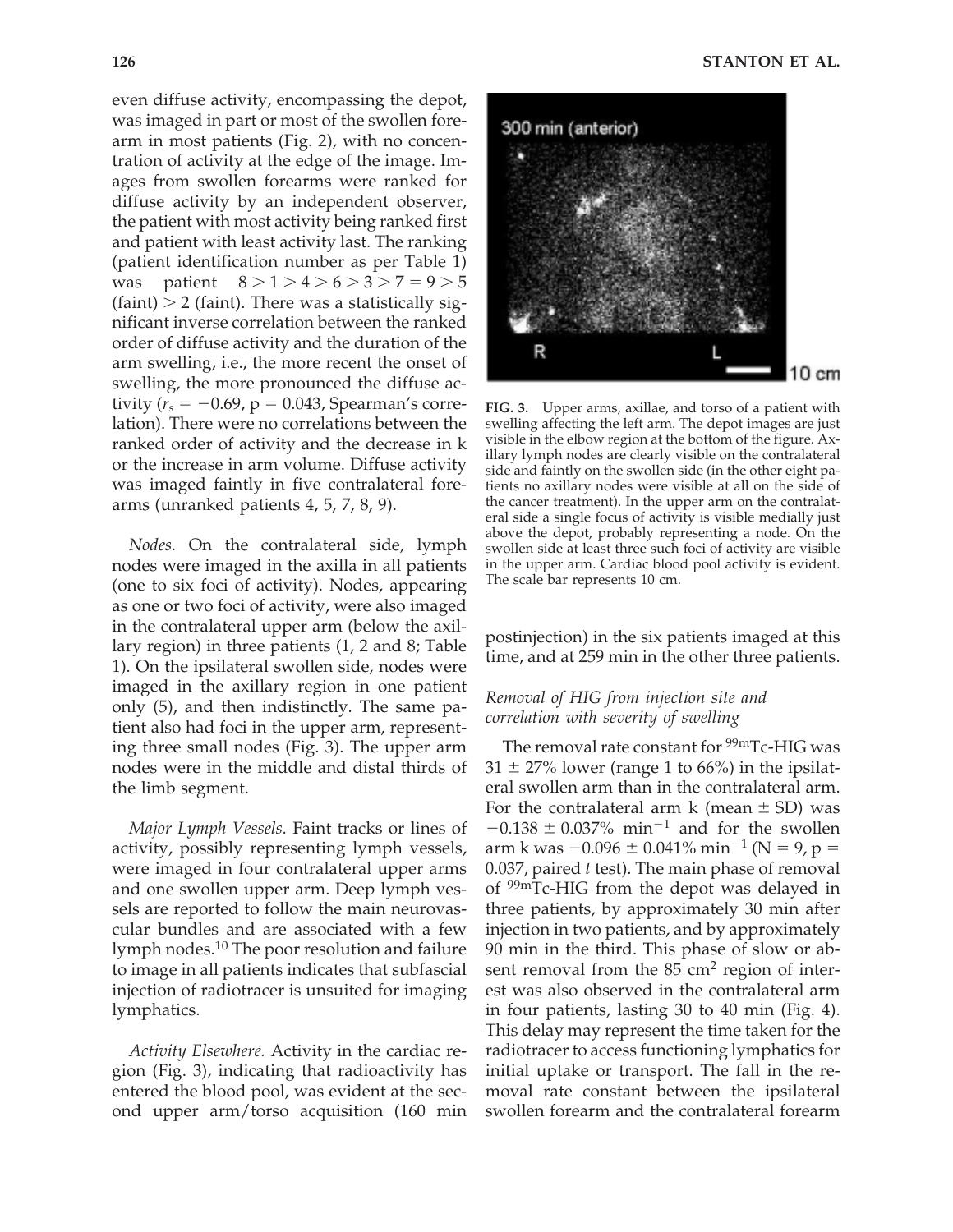

**FIG. 4.** Semilog plot of the fractional removal rate of 99mTc-HIG from the subfascial depot in the contralateral and swollen forearms. Points represent means,  $x$ - and  $y$ -error bars represent SEM ( $n = 9$ ).

in the individual patients is shown in Figure 5; k was reduced in every case.

A notable finding was that the fall in k was most pronounced in the most swollen arms (Fig. 6). The ratio of k in swollen to contralateral arms showed a strong negative correlation with the ratio of arm volumes ( $r = -0.88$ ,  $p =$ 0.002). There was a similar correlation of k with the forearm circumference measured locally at the level of the depot  $(r = -0.79, p = 0.012)$ .



**FIG. 5.** Removal rate constants for all pairs of contralateral and swollen forearms ( $n = 9$ ). Mean  $\pm$  SEM is also shown for each set. The numbers indicate the patient represented by each pair of points (number of patient as in Table 1).

There was no correlation between k and the duration of arm swelling ( $r = 0.3$ ,  $p = 0.5$ ).

#### Assessment of  $V_D$  *from activity profiles*

Diameters of depot profiles are plotted in Figure 7. Longitudinal diameters were on average 2.7-fold greater than transverse diameters in contralateral arms, and 2.2-fold greater in swollen arms ( $p < 0.0001$  for each arm, twoway ANOVA). The longitudinal diameter was significantly smaller in the swollen arm than in the contralateral arm ( $p = 0.0005$ ), whereas transverse diameters did not differ ( $p = 0.099$ ). The area of the depot profile was calculated from the area of an ellipse,  $\pi ab$ , where *a* and *b* are the longitudinal and transverse radii of the depot. Depot areas were significantly smaller in the swollen arm than in the contralateral arm  $(p = 0.0043$ , two-way ANOVA). Areas in each arm increased with time ( $p < 0.0001$ ) and did so to a similar degree over 5 h. In the contralateral arm the depot area increased 2.4-fold, from 5.54 cm<sup>2</sup> to 12.92 cm<sup>2</sup>; in the swollen arm the depot area increased 2.3-fold, from 4.97 cm<sup>2</sup> to 10.97 cm<sup>2</sup> ( $p = 0.6$  comparing the foldincrease in each arm, paired *t* test).

## *Upper arm activity*

Activity in the entire upper arm is plotted in Figure 8. Activity did not differ between the contralateral and ipsilateral swollen upper arms ( $p = 0.5$  for the anterior view, two-way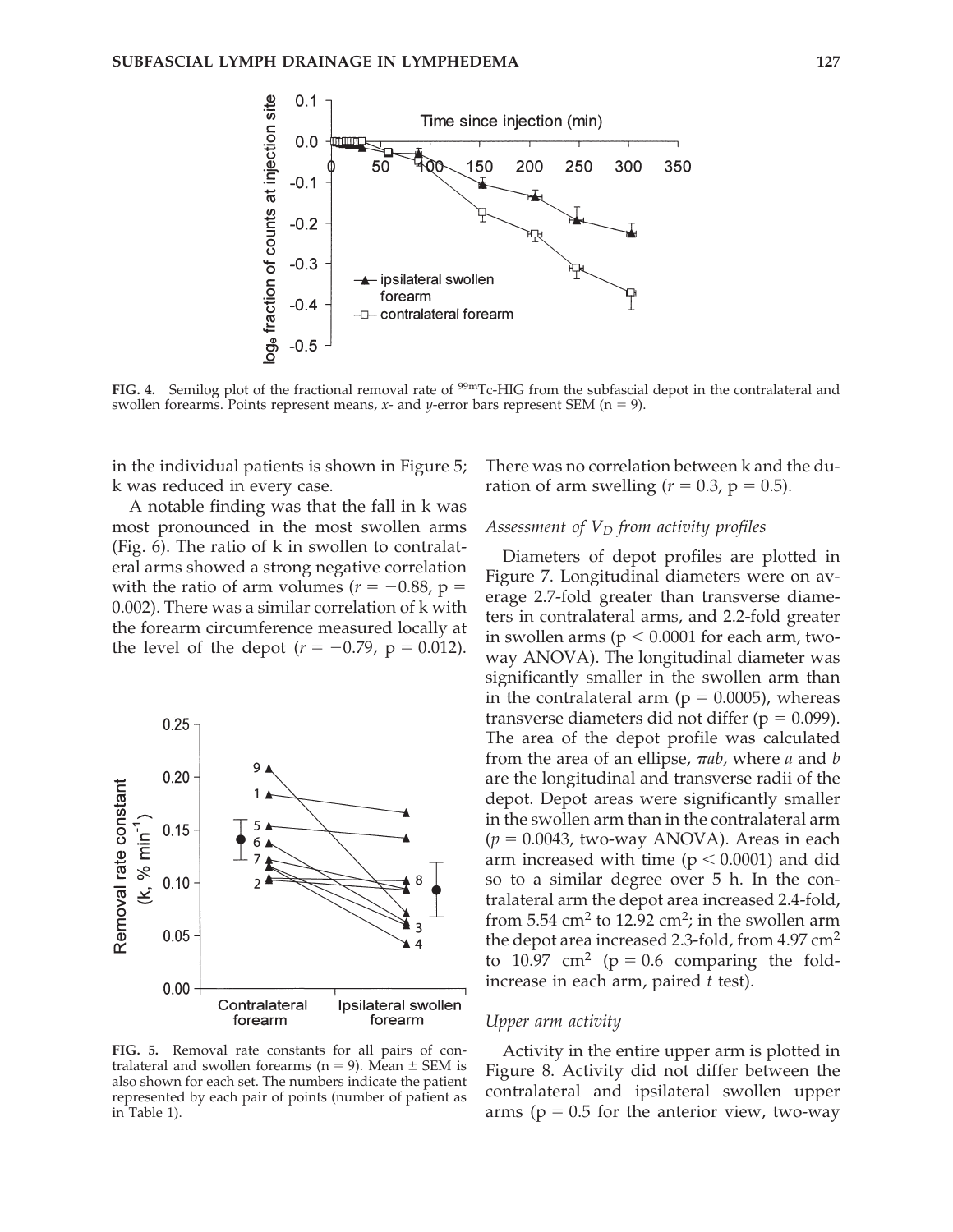

FIG. 6. Scattergram of the removal rate constant, k, for <sup>99m</sup>Tc-HIG plotted against arm volume. The ratio of k for the swollen arm ( $k_{swollen}$ ) to k for the contralateral arm ( $k_{contrast}$ ) is plotted against the ratio of the volume of the swollen arm (V<sub>swollen</sub>) to the contralateral arm (V<sub>contralat.</sub>). The larger the arm, the smaller the rate constant. The linear regression line is described by the equation  $y = [-0.85 \pm 0.18]x + [1.80 \pm 0.24]$  (mean  $\pm$  SEM of slope and y-axis intercept) where *y* is  $k_{swollen}/k_{contralat.}$  and *x* is  $V_{swollen}/V_{contralat.}$  There was a highly significant correlation between these two variables ( $r = -0.88$ ,  $p = 0.002$ ,  $n = 9$ ). The numbers indicate the patient represented by each point (number of patient as in Table 1).

ANOVA). The rate of increase in activity, from 0 to 259 min, was identical for the contralateral and swollen upper arms, namely  $(5 \pm 2) \times$  $10^{-5}$  min<sup>-1</sup> for each arm (p = 0.9, paired *t* test). The apparently greater rate of increase in activity over 0 to 73 min in the contralateral *versus* swollen upper arm (Fig. 8) was of marginal significance ( $p = 0.085$ ). There were no differences in rate of increase between the arms subsequently ( $p \ge 0.16$ ). In the contralateral upper arm the rate of increase in activity was less in the third time interval (160 to 259 min) compared with the earlier time intervals ( $p < 0.05$ , Newman–Keuls post-test). In the swollen upper arm the rate of increase in activity did not diminish significantly when comparing time intervals ( $p > 0.05$ ). This may indicate that the contralateral arm but not the swollen arm was approaching a steady state.

#### **CONCLUSIONS**

The principal findings were that the removal rate constant for 99mTc-HIG in the subfascial compartment was reduced in the ipsilateral swollen forearm, and that the reduction correlated with the degree of swelling. A third finding was that there was no discernible backflow from the subfascial compartment to the dermis, whereas dermal collateralization of flow (backflow) from hand injections into the dermis of the forearm is very pronounced.<sup>8</sup>

# *Reduction in k and relationship to epifascial swelling*

The reduced removal rate constant indicates a reduced lymph drainage from the subfascial compartment of the swollen forearm. In keeping with this, there was a delay in tracer transport into the upper arm uptake and the attainment of a steady state. The subfascial lymphatic impairment correlated with the swelling, which is known to be predominantly epifascial (see Introduction). The correlation could arise from reduced epifascial drainage into subfascial pathways (discussed later). Alternatively, the correlation could simply reflect the fact that epifascial and subfascial impairment are both related to damage to the common axillary drainage route. The much stronger correlation between subfascial k and swelling than between epifascial k and swelling  $(r = 0.2, p =$ 0.5,  $n = 14$ <sup>8</sup> supports the first proposal, i.e., subfascial drainage in some manner governs epifascial swelling.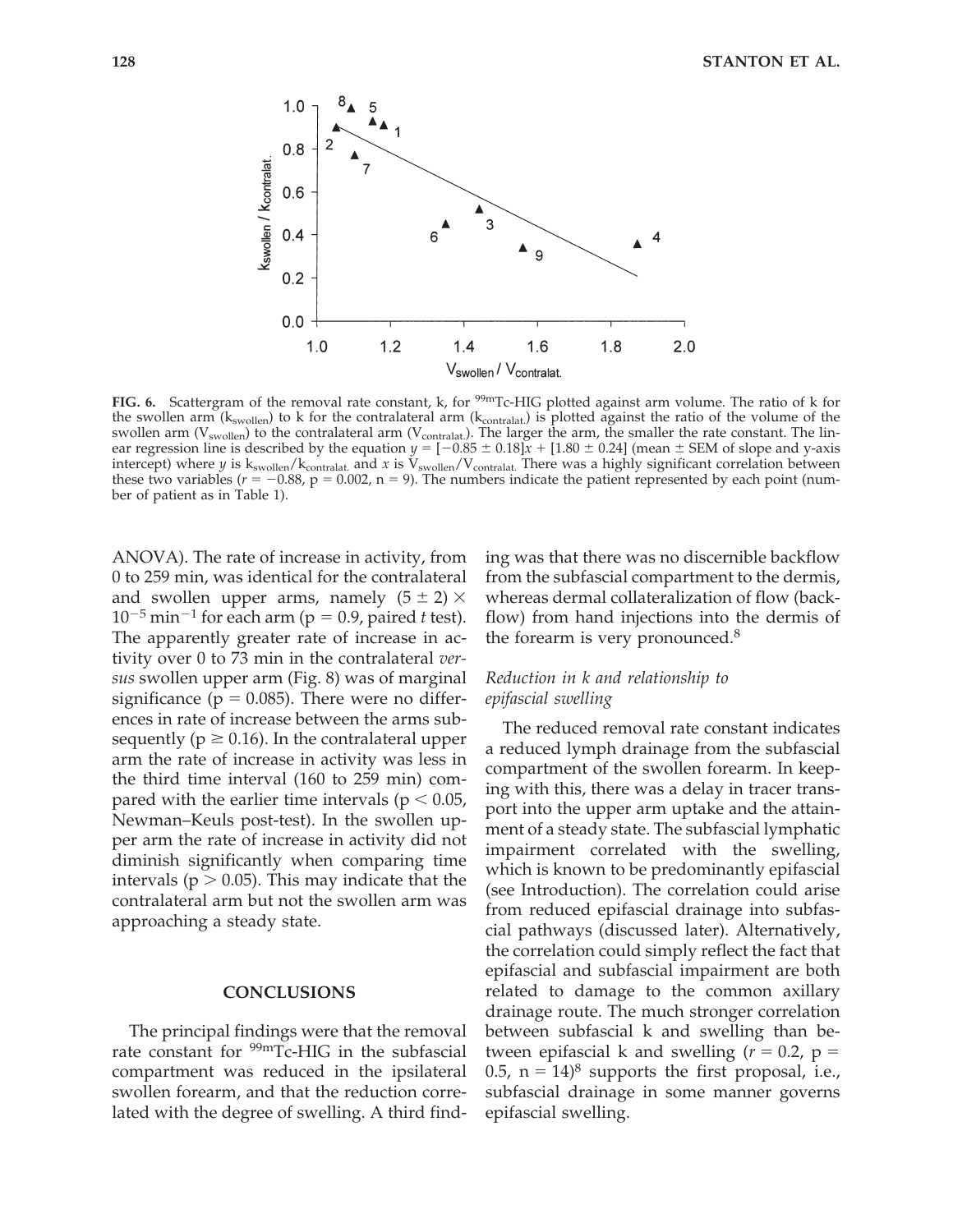

**FIG. 7.** Longitudinal and transverse diameters of the activity profile of depots of <sup>99m</sup>Tc-HIG in the swollen and contralateral forearms plotted against time since injection (means  $\pm$  SEM, 9 patients,  $n = 6$  to 9 for individual points). Longitudinal diameters (solid lines) in the swollen forearm were less than in the contralateral forearm, whereas transverse diameters (dashed lines) did not differ ( $p = 0.0005$  and 0.099, respectively). Profile areas were less in the swollen forearm.

# *Interpretation of images and assessment of V<sub>D</sub> from activity profiles*

The elliptical shape of the depot images indicates that the tracer spread preferentially along the long axis of the forearm, taking the path of least resistance (perhaps longitudinally between bundles of muscle fibers). In view of

the rate of spread (average  $V_D$  diameter increased by 1.52 cm in the contralateral arm and by 1.26 cm in the swollen arm over 5 h), it seems highly likely that flow rather than diffusion must account for most of the change in shape of the depot. The unexpected lesser rate of spread in the swollen arm is presumably related to a higher interstitial resistance to flow.



**FIG. 8.** Activity in the entire upper arm (anterior view), expressed as the fraction of initial injection site count, plotted against time (mean  $\pm$  SEM, n = 6 for 73 min and 160 min, n = 9 for 259 min). Activity did not differ between the contralateral upper arm and the ipsilateral swollen upper arm ( $p = 0.5$ , two-way ANOVA). The rate of increase in activity was initially slower in the ipsilateral upper arm (0 to 73 min).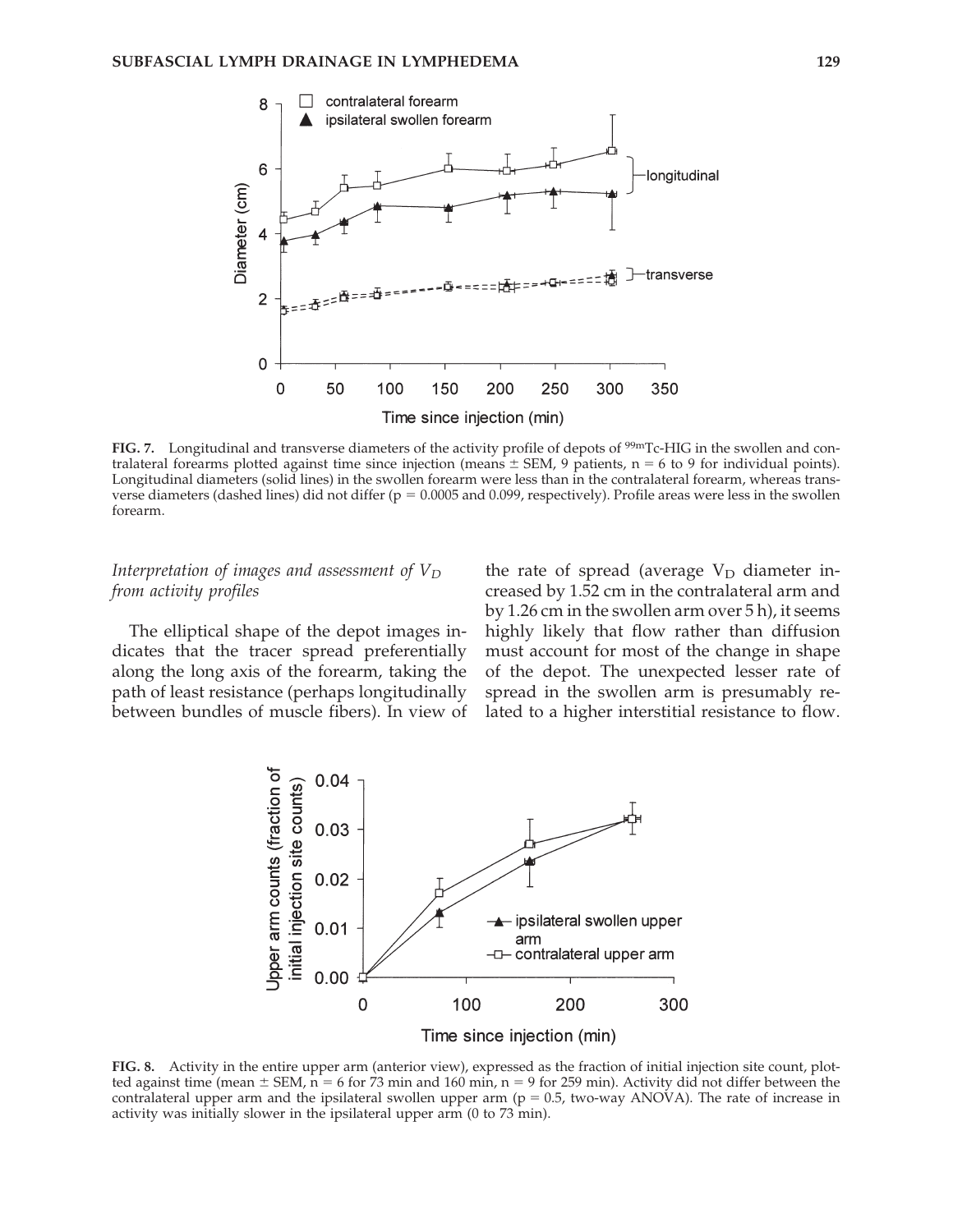Since edema would by itself reduce resistance to flow, and the muscle itself is probably not edematous, other as yet ill-defined changes in the muscle may account for this, e.g., fibro-fatty deposition. This contrasts with the situation in epifascial tissue where the depot area for <sup>99m</sup>Tc-HIG in the swollen arm was apparently greater than in the contralateral arm and the rate of spread was twice as fast as in the contralateral arm.8 The latter finding was attributed to greater mobility of the depot in the more watery tissues of the edematous forearm subcutis. The absence of a greater depot area or rate of spread of the depot in the muscle of the swollen forearm is consistent with the view that this compartment is not overtly swollen (see later).

## *Diffuse activity in arm and blood pool activity*

The appearance of diffuse activity in swollen forearms may indicate that the radioprotein has entered the microlymphatic network or is spread throughout the interstitial space. The absence of any concentration of activity at the periphery of the image, seen with typical dermal backflow, $8 \text{ may indicate that this activity}$ is subfascial rather than epifascial, but its precise location is unclear. If any dermal backflow is present, it is clearly far less than that seen following subcutaneous injection in the hand. Access to this network or interstitial space was evidently more limited in BCRL of longer duration and in contralateral arms. Activity in the blood pool is the result of drainage of  $\frac{99 \text{m}}{2}$ C-HIG from the lymphatic to the blood vascular systems, presumably via the thoracic duct. Peripheral lympho-venous communication in the arm in BCRL has also been proposed.<sup>14</sup>

## *Is the muscle edematous?*

Changes in the cross-sectional area (CSA) of the subfascial compartment in swollen arms, determined by CT or MRI, are small or absent in comparison with epifascial changes.<sup>1–3</sup> Mean increase in subfascial CSA in the forearm (with the corresponding increase in epifascial CSA in brackets), compared with the contralateral forearm, was 0% (8%) in mild whole-limb swelling, 6% (32%) in moderate swelling, and 1% (67%) in severe swelling; subfascial CSA

was sometimes smaller in the swollen arm of individual patients.<sup>1</sup> Swelling is presumably limited by the inelastic deep fascia investing the muscle. Skeletal muscle density, measured in Hounsfield units using CT, was only 3% lower in the swollen arm, $<sup>2</sup>$  presumably the re-</sup> sult of a slight increase in water content of the muscle in BCRL. Fluid collections within the subfascial compartment were observed in all three studies.

Pressure is raised in the epifascial compartment of the swollen arm in BCRL; interstitial pressure  $(P_i)$  measured by the wick-in-needle technique was raised by approximately 5  $cmH<sub>2</sub>O<sup>15</sup>$  Pressure also rises in the subfascial compartment of the swollen leg.16,17 Pressures obtained using a wick technique in mainly secondary leg swelling are surprisingly high (swollen:  $29 \pm 8$  mmHg, unswollen:  $20 \pm 7$ mmHg).<sup>16</sup>  $P_i$  measured by a slit-catheter technique in the posterior compartment of the leg was 6 to 11 mmHg in mild primary lymphedema, in contrast to  $-3$  to  $-1$  mmHg in the opposite unswollen leg.<sup>17</sup> In elephantiatic lymphedema, pressures were 20 to 22 mmHg (swollen) and  $-2$  to  $-1$  mmHg (unswollen).<sup>17</sup>

The magnitude of  $P_i$  is likely to be of great physiological importance because a rise in  $P_i$ depresses microvascular filtration rate (Starling principle). It thus provides a mechanism by which filtration rate can be matched to the impaired lymph drainage rate to achieve a steady state in BCRL.

# *A speculative hypothesis for development of lymphedema*

The sequence of events following axillary surgery and radiotherapy is undefined and a speculative hypothesis may be justified as a stimulus to research. In patients treated for breast cancer but without BCRL, abnormalities in the ipsilateral arms have been demonstrated by X-ray lymphangiography. Dilated and tortuous vessels, dermal backflow, and extravasation of contrast medium have been observed in the arms of some patients without clinically detectable lymphedema.<sup>6</sup> Clodius<sup>7</sup> delineated subfascial vessels and connections between the epifascial and subfascial systems in the ipsilat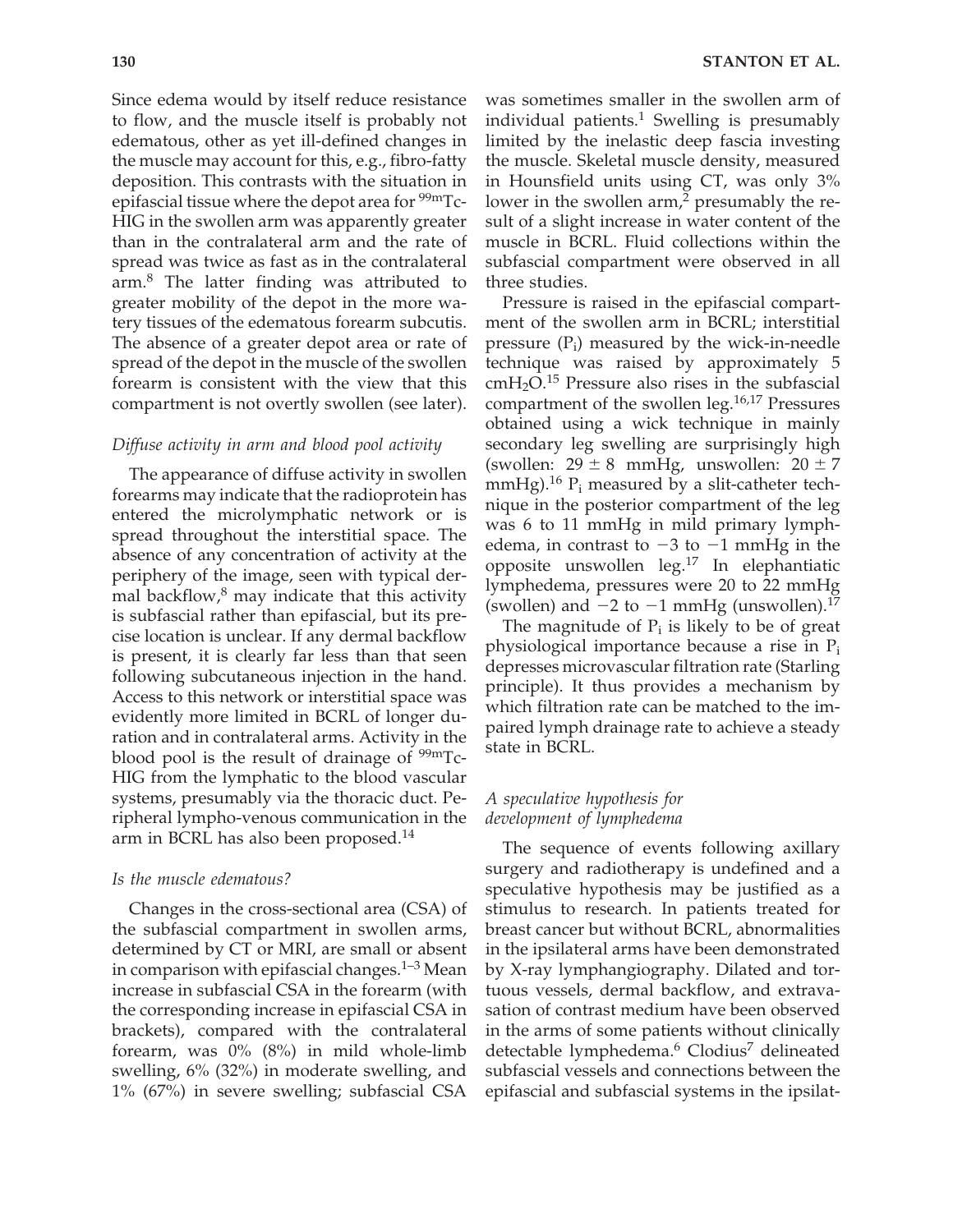eral unswollen arm of a patient 8 months following breast cancer treatment. The contrast medium presumably proceeded from the superficial to the deep system (i.e., following subcutaneous injection at the wrist). The same author also noted that the deep lymphatic system was no longer visualized when edema was manifest. Connections between the epifascial and subfascial systems are present in normal arms at the wrist and elbow <sup>9,10</sup> but the direction of flow is unknown. In arms operated on for severe lymphedema, connections between the two systems were seen but there were no valves in the connecting lymphatics (Clodius, personal communication). In the leg, the subfascial system may be demonstrated by subcutaneous injection of contrast medium at the ankle.11,18,19 Although the superficial-to-deep route of contrast medium in the leg is more often reported, movement of contrast medium has been observed from the deep to the superficial system in the thigh.18

On the basis of the findings reported here it is possible to extend our original hypothesis of local lymph vessel pump failure<sup>8</sup> as follows. The primary injury to the axilla increases the resistance to lymph drainage at the axilla. This increases the pressure gradient needed to drive lymph through the axillary pathway (Darcy's law of flow) and thus increases the afterload on the deep, subfascial lymph trunks. These contractile vessels at some point enter a state equivalent to afterload cardiac failure. The rise in their filling pressure, i.e., interstitial fluid pressure, reduces the microvascular filtration rate in the subfascial compartment until filtration rate matches lymph drainage. At the same time, the rise in  $P_i$  and lymphatic pressure in the subfascial compartment impairs epifascialto-subfascial drainage. The contractile subcutaneous lymphatic collectors, already working against increased resistance, become overloaded and begin to fail. The constitutionally weakest vessels fail first, in a manner analogous to hypertensive cardiac failure, and the premorbid distribution of the weakest vessels determines the eventual distribution of swelling in established BCRL. Although the above hypothesis is speculative, it appears to explain most of the currently known facts.

#### *Summary*

The results demonstrate that lymph drainage is impaired in the subfascial (skeletal muscle) compartment of the forearm in established BCRL, and the degree of predominantly epifascial swelling correlates with the reduction in subfascial k. Taken in conjunction with our previous findings, the results show that damage to the axillary lymph drainage routes during breast cancer treatment impairs both the subfascial and the epifascial systems within the forearm. Since lymph flow per unit volume is reduced in the muscle, and muscle volume is not significantly increased, it is inferred that total lymph flow from forearm muscle is reduced in BCRL. The strong correlation of the reduction in k with the degree of swelling is compatible with the proposal that muscle lymph drainage somehow governs epifascial swelling in BCRL.

#### **ACKNOWLEDGMENTS**

We thank Joy Murrell and colleagues, Nuclear Medicine Unit, Hammersmith Hospital; Dr. Matt Guy, Joint Department of Physics, Royal Marsden Hospital; and the patients who participated in this study.

#### **REFERENCES**

- 1. Göltner E, Gass P, Haas JP, Schneider P. The importance of volumetry, lymphoscintigraphy and computer tomography in the diagnosis of brachial edema after mastectomy. Lymphology 1988;21:134–143.
- 2. Collins CD, Mortimer PS, D'Ettore H, A'Hern RP, Moskovic EC. Computed tomography in the assessment of response to limb compression in unilateral lymphoedema. Clin Radiol 1995;50:541–544.
- 3. Åström KGO, Abdsaleh S, Brenning GC, Ahlström KH. MR imaging of primary, secondary, and mixed forms of lymphedema. Acta Radiol 2001;42:409–416.
- 4. Hughes JH, Patel AR. Swelling of the arm following radical mastectomy. Br J Surg 1966;53:4–15.
- 5. Feldman MG, Kohan P, Edelman S, Jacobson JH. Lymphangiographic studies in obstructive lymphedema of the upper extremity. Surgery 1966;59: 935–943.
- 6. Abe R. A study on the pathogenesis of postmastectomy lymphedema. Tohoku J Exp Med 1976;118:163–171.
- 7. Clodius L. Secondary arm lymphedema. In: Clodius